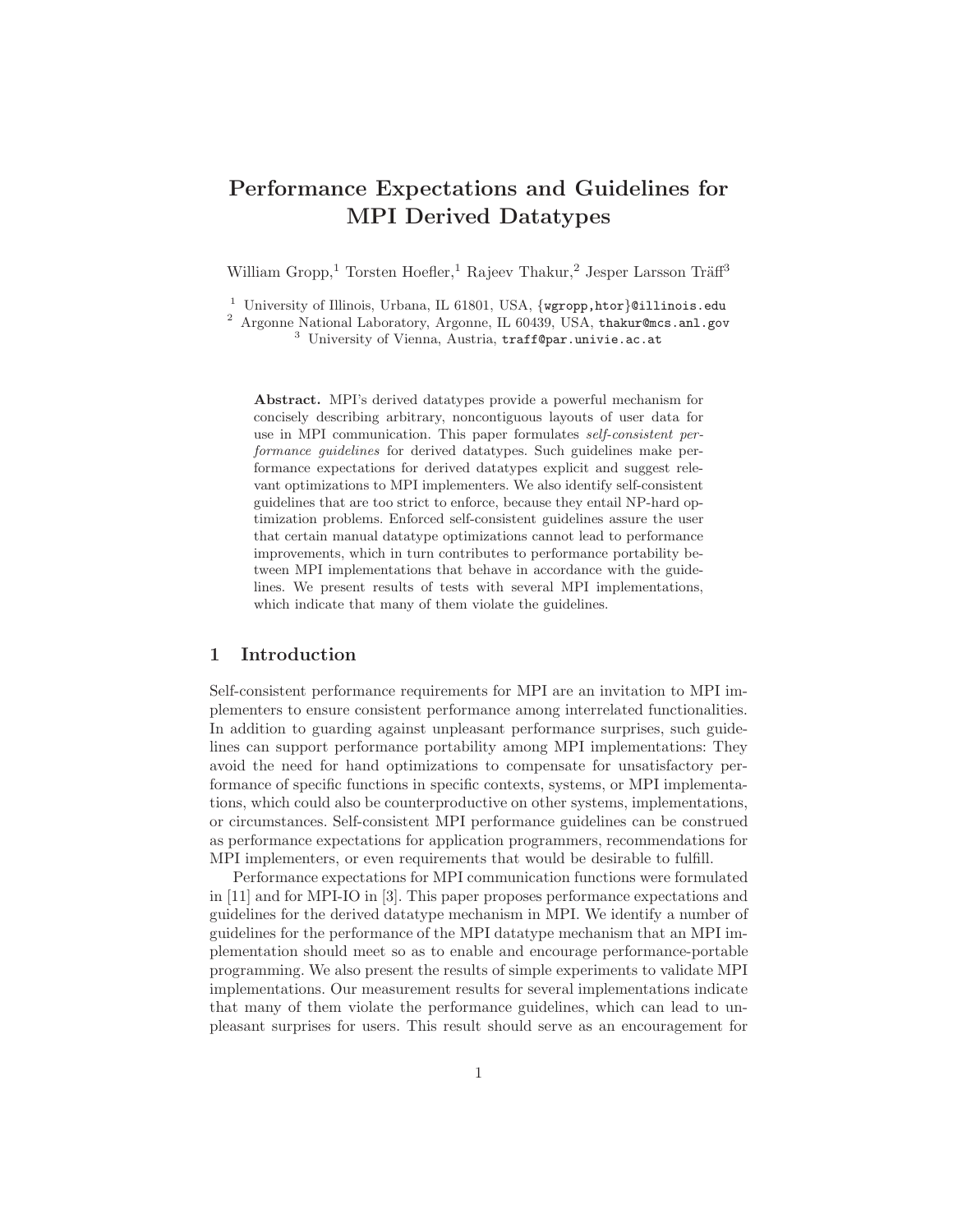further research and implementation work on improving the handling of MPI derived datatypes.

#### 1.1 Related Work

The derived datatype mechanism is one of the central concepts of the MPI standard. It separates communication operations from the structure of data being communicated [7, Chapter 4] and is vital for the MPI-IO specification for distributed file structures [7, Chapter 13]. The generality and expressive power of the derived datatype mechanism is one feature that sets MPI apart from other interfaces with similar intentions and scope. Describing complex, local data layouts by derived datatypes makes it possible for the MPI implementation to handle such structures by efficient packing and unpacking mechanisms that interact closely with (pipelined) communication algorithms or by exploiting available hardware support for noncontiguous data communication. Achieving similar or better effects by hand is tedious and in many cases non-portable performance wise. The ultimate goal of an efficient MPI implementation of the datatype mechanism is, in some loose sense, never to be worse than what the application programmer can achieve by hand packing/unpacking and communicating the packed buffers. This paper is an attempt toward defining this goal more precisely.

Providing efficient implementations of MPI datatypes has therefore been the focus of several groups [2, 4, 9, 10, 12], and much progress has been achieved, although there are still situations where datatype performance is less satisfactory as we discuss in Section 7. The use of MPI datatypes to provide better performance within applications has been explored in several studies, e.g., [1, 5, 6]. Benchmarks for datatypes focusing on the complexity of the different constructors were defined in [8]. We are not aware of any work directly addressing performance expectations and guidelines for MPI datatypes.

# 2 Derived Datatype Constructors

MPI derived datatypes can be thought of as concise descriptions of layouts of data in process memory. MPI derived datatypes are described in [7, Chapter 4], which the reader should consult for precise definitions (constructors, type signatures and maps). There are five main MPI functions for constructing new datatypes out of old ones. Let  $n$  be the value of the count argument supplied to the constructors. We omit all arguments that are not essential for the discussion.

- 1. MPI Type contiguous $(n,T)$ : n successive blocks of type T, denoted as contig $(n,-)$  $T)$
- 2. MPL Type vector $(n,m,T)$ : n strided blocks of m instances of type T, denoted as vector $(n, m, T)$
- 3. MPI Type create indexed block $(n,m,T)$ : n blocks of m instances of type T each with own displacement, denoted as index block $(n, m, T)$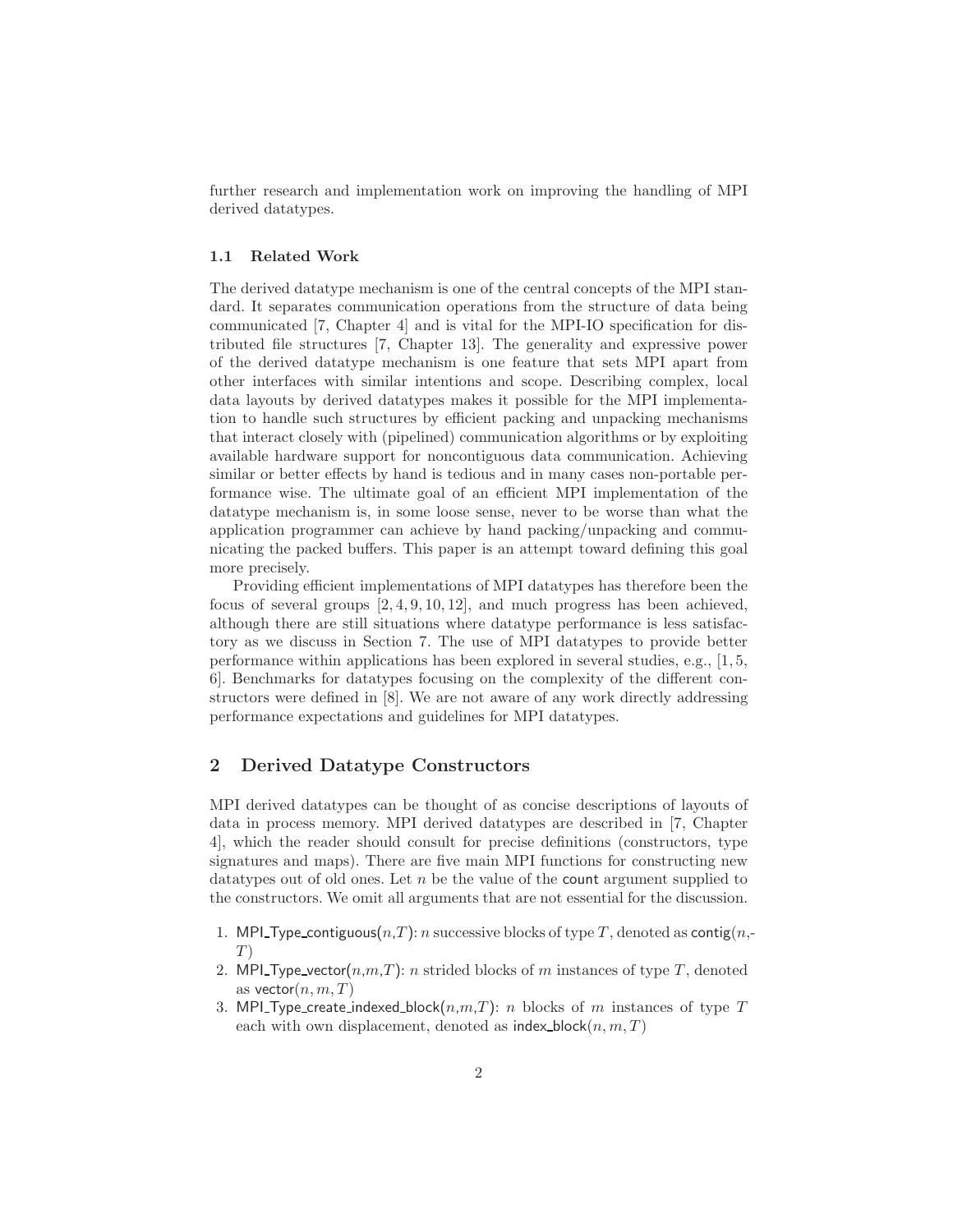- 4. MPI Type indexed $(n,m_n,T)$ : n blocks of type T each with own count  $m_i$  $(0 \leq i < n)$  and displacement, denoted as index $(n, m_n, T)$ . The total number of blocks is  $\sum_{i=0}^{n} m_i$ .
- 5. MPI Type create struct $(n, m_n, T_n)$ : n blocks of types  $T_i$  each with own count  $m_i$   $(0 \leq i < n)$  and displacement, denoted as struct $(n, m_n, T_n)$

The constructors can be applied recursively, so T can be a primitive, basic datatype or a previously constructed, derived datatype. In addition, there are convenience functions for creating datatypes representing subarrays and distributed arrays. Another special constructor makes it possible to change the extent of a (derived) datatype, which is important when using nested type constructors, see for instance [1].

A first benchmark measures the basic communication performance for strided layouts described by each of the five constructors. The benchmark can be parameterized in type T (here we use only the basic MPI DOUBLE type), stride s and number of blocks *n*. Communication performance is measured by point-to-point ping-pong communication in order to be able to focus as far as possible on the datatype component.

Benchmark 1 *The* same strided layout *of a* n *repetitions of type* T *with stride* s *described by the five different type constructors. Communication time for the five types as a function of number of repetitions* n*.*

On a given architecture the layout of the data elements in memory eventually determines the performance of communication operations involving the derived datatype. Alignment of the basic datatypes might be good or bad, the basic datatypes may be blocked, or strided or otherwise regularly spaced which might be advantageous for some architectures, there might be special hardware that can exploit certain structures in the layout, etc. For these reasons it is not possible to pose *absolute* performance requirements on MPI operations involving datatypes. A natural user expectation, however, would be that hardware support, e.g., for strided memory access or communication, bulk transfers etc. be utilized wherever possible by the MPI library.

However, what can be done, and this is the key point, is to relate the many different ways that a *given* type map can be described by the derived datatype mechanism (e.g., as in Benchmark 1). A self-consistent MPI performance guideline for datatypes would state that the performance of an MPI communication operation with some datatype T describing the *given* (non-contiguous) layout should be no worse than the same operation with any other datatype  $T'$  that describes the *same* layout. Otherwise, the user could improve performance by possibly tedious and non-portable redefinitions of the datatype description of the application data.

Another user expectation which we discuss in more detail in Section 5 is that MPI operations with datatypes perform at least as well as manually packing the data into a contiguous buffer before the MPI operation.

Each of the type constructors describes a sequence of  $n$  blocks. The contiguous and vector types do so with constant extra information, the indexed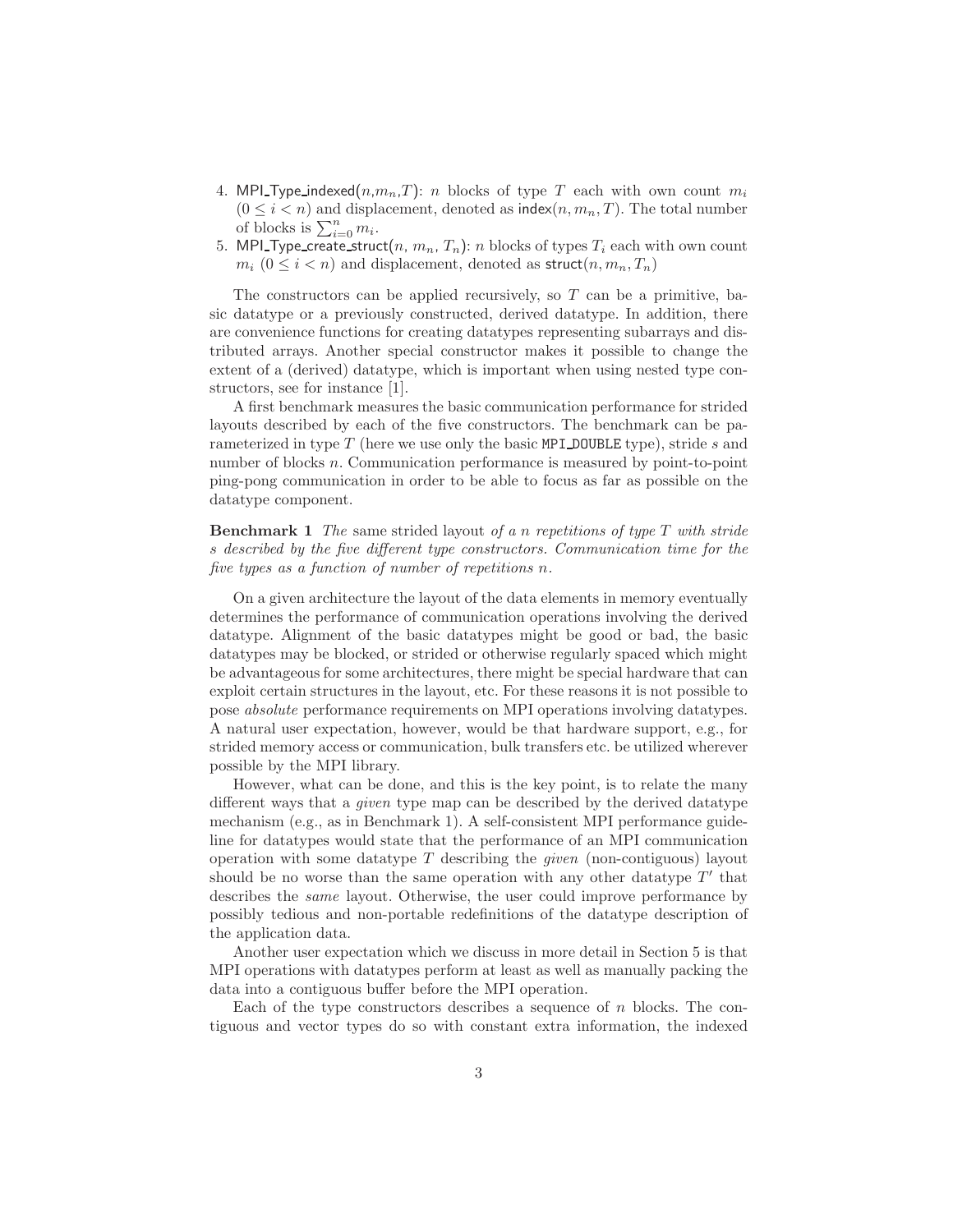block requires one array for the displacements, the indexed one extra array for the block lengths, and the structure yet one more array for the datatypes of the blocks. We formalize this by associating the *penalties*  $0, 0, 1n, 2n, 3n$ , plus some constant  $O(1)$  overhead, with the five constructors, accordingly. The total penalty of a datatype is defined recursively as the penalty of the top-level constructor times the penalty of the subtype, or, for the struct constructor, the sum of the penalties of the subtypes. The intuition is that in order to process a layout described by a datatype with some total penalty h,  $\Omega(h)$  operations are required just to parse the type map. The strictest, self-consistent performance guideline then says that the performance of an MPI function with datatype  $T$ should be no worse than the performance with a datatype  $T'$  that has minimal total (considering possibly recursive type specifications) penalty.

#### 3 Trivial Expectations

We will use the following notation to express performance expectations and guidelines: MPLA $(n, T_{A'}) \preceq MPI\_B(n, T_{B'})$  shall mean that MPI function A operating on n elements as described by datatype  $T_{A'}$  is not slower than MPI function B with type  $T_{B'}$  for almost all n, all other things, including in particular the type map of the datatypes  $T_{A'}$  and  $T_{B'}$ , being equal.

Expectation (1) comes directly from the MPI standard which states that a call to a communication function with a count and a datatype argument is functionally equivalent to the same call where the count and the datatype have been encapsulated in a contiguous datatype [7, Section 4.1.11]. It would be sensible to expect that these two equivalent call forms would also perform similarly:

$$
MPI_A(1, contig(n, T)) \approx MPI_A(n, T)
$$
 (1)

This should hold for any type T. Exhaustive verification is of course not possible, but a simple benchmark will indicate whether the expectation is reasonably fulfilled.

Benchmark 2 *Six basetypes*  $T_0 = T$ ,  $T_1 = \text{contig}(k, T)$ ,  $T_2 = \text{vector}(k, T)$ ,  $T_3$  = index\_block(k, T),  $T_4$  = index(k, T), and  $T_5$  = struct(k, T) with repetition *count* n, versus  $T_0, \ldots, T_5$  *encapsulated in a contiguous type with count* n; for T<sup>0</sup> *repetition count is* kn *so as to have the same number of element in all six cases. Communication performance with the two versions for the six types.*

This benchmark measures both sides of Equation 1. It should be extended with more irregular layouts, e.g., from the following benchmarks.

The five constructors are able to express more and more irregular layouts of data in memory, but at an increasing penalty (more parameters for displacements/indices, block lengths, and datatypes). For a given, regularly strided layout that can be expressed with all five constructors, it is therefore natural to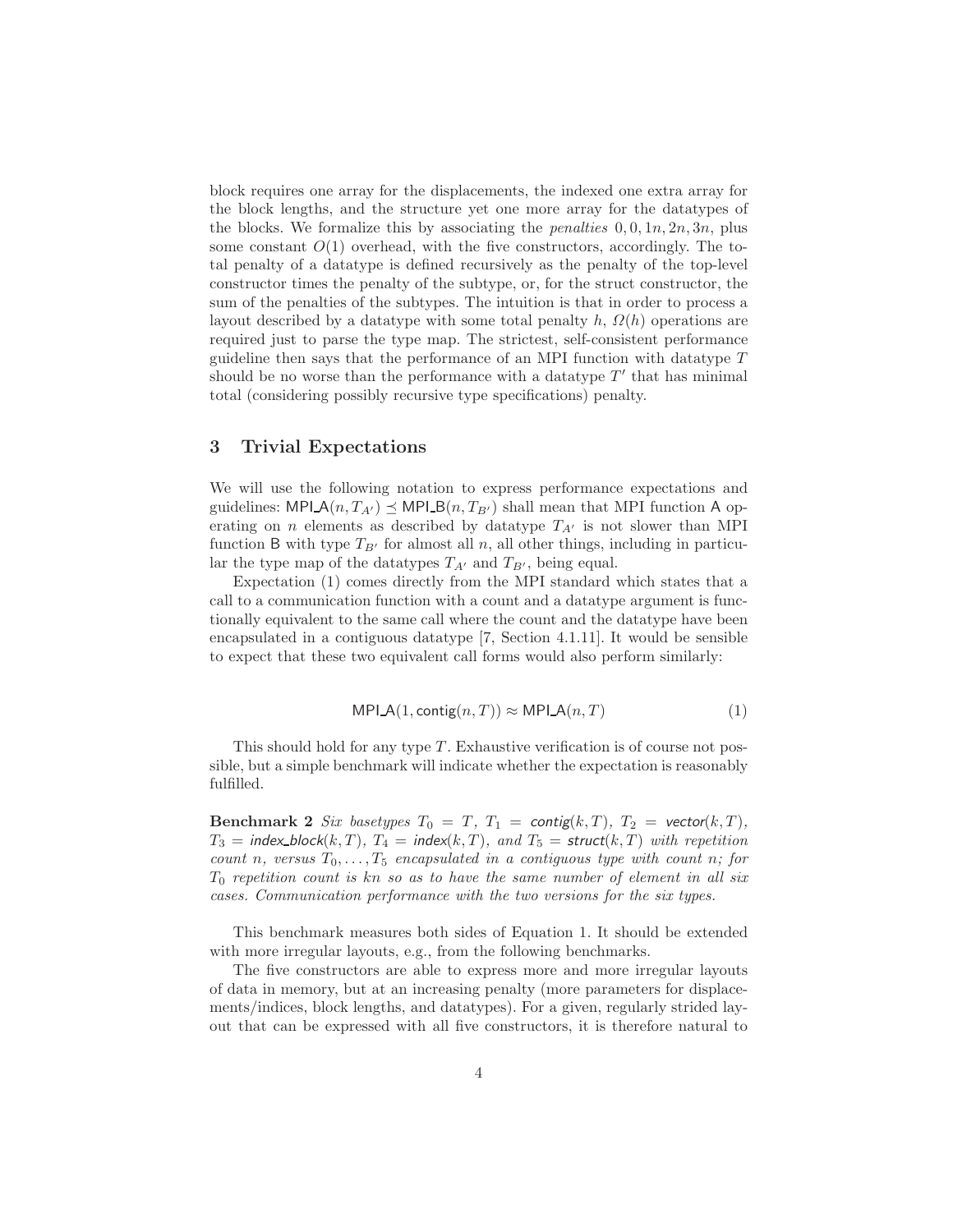expect, for any function  $f(n) \leq n$  (e.g., constant), that

$$
MPI_A(n, contig(f(n), T)) \preceq MPI_A(n, vector(f(n), T))
$$
  
\n
$$
\preceq MPI_A(n, index\_block(f(n), T))
$$
  
\n
$$
\preceq MPI_A(n, index(f(n), T))
$$
  
\n
$$
\preceq MPI_A(n, struct(f(n), T))
$$
\n(2)

Guideline (2) says that if a given layout can be expressed with fewer parameters (less penalty), then for any MPI function A this should perform no worse, ideally better, than expressing this layout with a datatype constructor with higher penalty. It is a (trivial) self-consistent performance requirement: if the higher penalty datatype constructor would perform better in some context, the user could obtain this performance by manually rewriting his code to use the better performing constructor. With Benchmark 1 Expectation (2) can be checked for non-nested instances of the five constructors, and we discuss this in Section 7.

#### 4 Non-trivial Guidelines

Non-trivial guidelines either constrain or impose requirements on an MPI implementation. Not all MPI libraries may fulfill them, but for performance portability reasons it is beneficial for implementations to adhere to them. This saves the user from the temptation to look for the best performing constructor, and let him focus instead on the most convenient, close-to-the-application-logic description.

The self-consistent principle would seem to require that MPI libraries do *type normalization* of any user-defined datatype to the "most efficient" representation that could be expressed by other datatype constructors. The MPI\_Type\_commit function is the point where MPI libraries can do such normalization. For instance, a struct $(n, m_n, T)$  where all n blocks have the same basetype could trivially be converted into an indexed type which has penalty  $2n$  instead of 3n. Or an index $(n, m_n, T)$  where all blocks have the same size could be converted into an index block $(n, m, T)$ , again with less penalty. If in addition the indices are regularly strided the index block $(n, m, T)$  could be converted into a vector $(n, m, T)$ , now with constant penalty, and if the stride is equal to the block length, this could also be expressed as a contig $(n, T)$ . This is stated as guidelines/requirements of the form

$$
MPI\_A(n, struct(n', m_{n'}, T_{n'})) \approx MPLA(n, index(n', m_{n'}, T))
$$
 (3)

for indexed layouts where all indexed elements have the same basetype  $T_i = T$ . From such requirements it would follow that communication with a datatype T whose type map consists of consecutive, basic datatypes in increasing offset order should be no worse than communication with a basic datatype alone, that is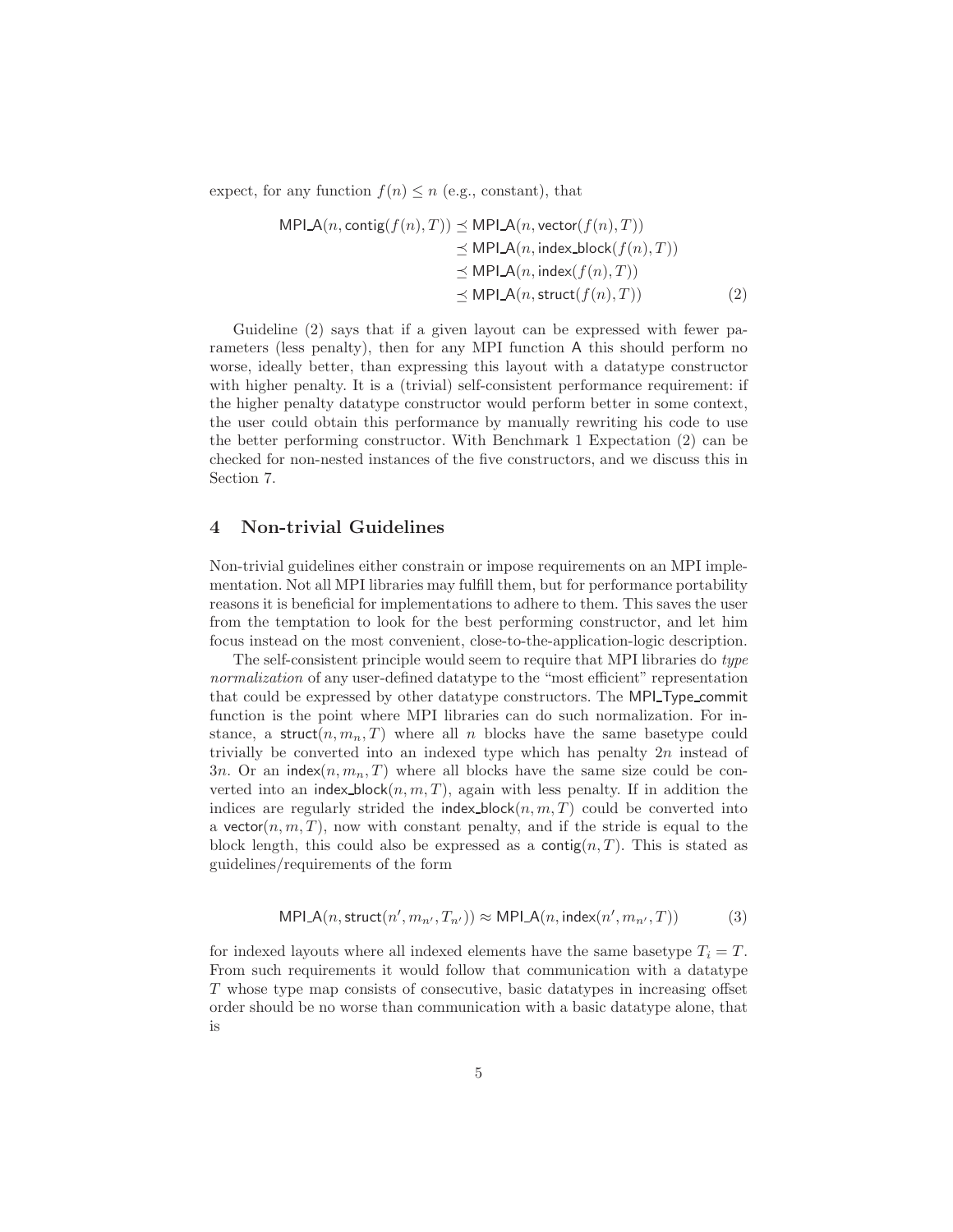$$
MPI_A(n) \approx MPI_A(n, T) \tag{4}
$$

In general, self-consistency would require MPI implementations to solve the following problem.

Definition 1. *The* datatype normalization problem *is the problem of finding, for given layout, the derived datatype with the lowest penalty describing the same layout.*

At the top level use of a constructor, type normalization is easy and looks sensible. A simple scan through index, blocksize and type lists can easily discover whether a type constructor with high penalty can be expressed in terms of a more regular constructor with lower penalty. However, for nested types, normalization is not trivial. A datatype layout described by the MPI constructors can be described by a tree with repetition counts and displacement/type lists at the nodes, and there are many trees describing the same layout. Finding the one with least penalty is similar to hard optimization problems on trees, and the presence of repetition counts makes the problem particularly difficult. We conjecture that the type normalization problem is NP-hard. If this conjecture is true, it is not reasonable to *require* that an MPI implementation performs optimum type normalization in all cases.

The next benchmark is intended to test whether slightly non-trivial normalizations are performed. It is parameterized in a type  $T$ .

Benchmark 3 *a) A strided layout where the* i*th element is placed at position* is+(i mod 2) *described with the MPI\_Type\_create\_indexed\_block constructor (cannot be normalized to a one level vector type) versus a two level vector of* n/2 blocks of a two element vector with stride  $s+1$  and extent 2s. The first descrip*tion has penalty n, the second penalty*  $O(1)$ *.* 

*b) A layout of two elements, a stride, three elements, a stride, and a single element is repeated*  $n/6$  *times. This layout described with the MPI\_Type\_indexed constructor versus description as two elements followed by a vector of* n/3 − 1 *blocks of three elements, followed by a single element. The latter description has penalty* O(1)*, the former penalty* 2n*.*

*Communication performance with the two versions of the layouts.*

## 5 Packing

MPI provides functionality for packing any layout described by a derived datatype into a contiguous buffer. It is reasonable to expect that in communication functions this is done internally as necessary, such that first packing and then communicating the consecutive buffer does not make sense, performance wise. This is an example of a self-consistent performance requirement in which an MPI functionality (namely, any communication function with a non-contiguous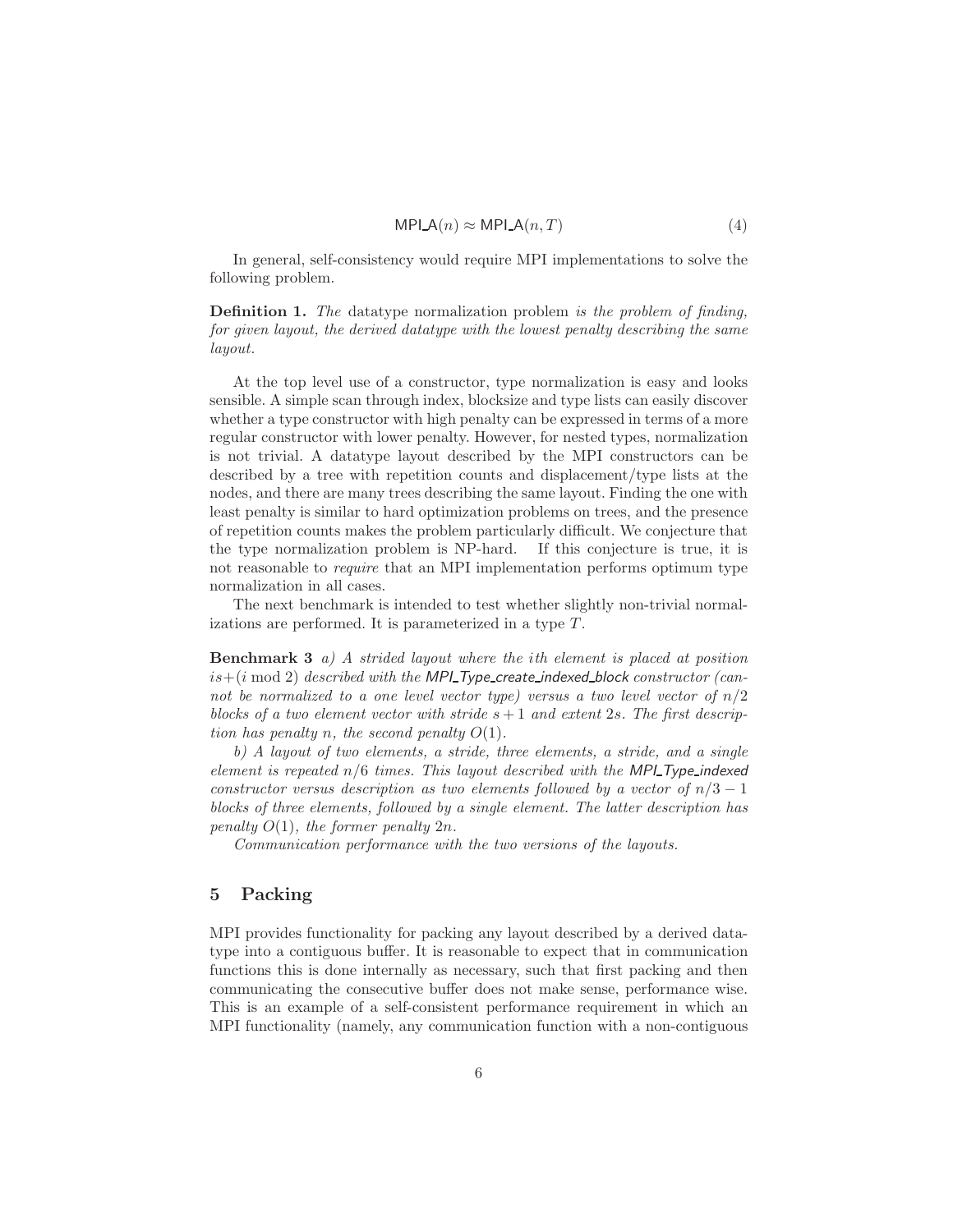layout) is implemented (by the application programmer) in terms of other MPI functionality [11].

$$
MPI_A(n, T) \preceq MPI_Pack(n, T, B) + MPI_A(B)
$$
 (5)

where  $B$  is the intermediate packed buffer.

Benchmark 4 *The previous benchmarks in two versions: communication with datatypes directly in the communication functions, and with a pack/unpack to/ from contiguous buffers before/after communication. Also pack time is measured stand alone.*

As n grows large, a reasonable MPI implementation should be able to do pipelining to overlap any internal packing that may be necessary with other operations. For very small data, explicit packing with MPI Pack could make sense, but should make no difference.

Again, by self-consistency recursive application of pack should not lead to an improvement [11]. Pack for basetypes should be comparable to memcpy; otherwise, the user would be tempted to do this optimization by hand. This implies that packing by hand in the sequence implied by the datatype constructors will not make sense. Hand-packing can lead only to an improvement if non-trivial tricks or domain knowledge is exploited. This can be expressed as

$$
MPI\text{-}Pack(n, T, B) \preceq Userpack(n, T, B)
$$
\n
$$
(6)
$$

Note that user-provided code for pack and unpack operations range from very simple loops to complex, memory-hierarchy-aware codes using deep application knowledge. A natural user expectation is that the MPI operations perform at least as well as "simple" user code implemented by straightforward loops over and recursive decomposition of the datatype T .

Benchmark 5 *Packing time versus user packing time with a* simple *pack loop for the datatypes of the previous benchmarks.*

#### 6 Datatype Preprocessing and Commit

It appears difficult to pose self-consistent or absolute performance requirements for the type constructors and the MPI Type commit function. For the constructors at least all parameter lists must be read (and unfortunately copied, because the user may change the buffers after the creation call), so the time is  $\Omega(n)$  where n is the total size of parameters in the call, and possibly  $\Omega(m)$  where m is the penalty of the constituent datatypes (here it probably suffices to go through the normalized subtypes). The MPI Type commit function may for trivial library implementations do nothing and take constant time otherwise an expectation may be that no more than linear time (in either penalty or total size of parameters) be taken.

Benchmark 6 *Type construction and commit times are measured for the datatypes of previous benchmarks.*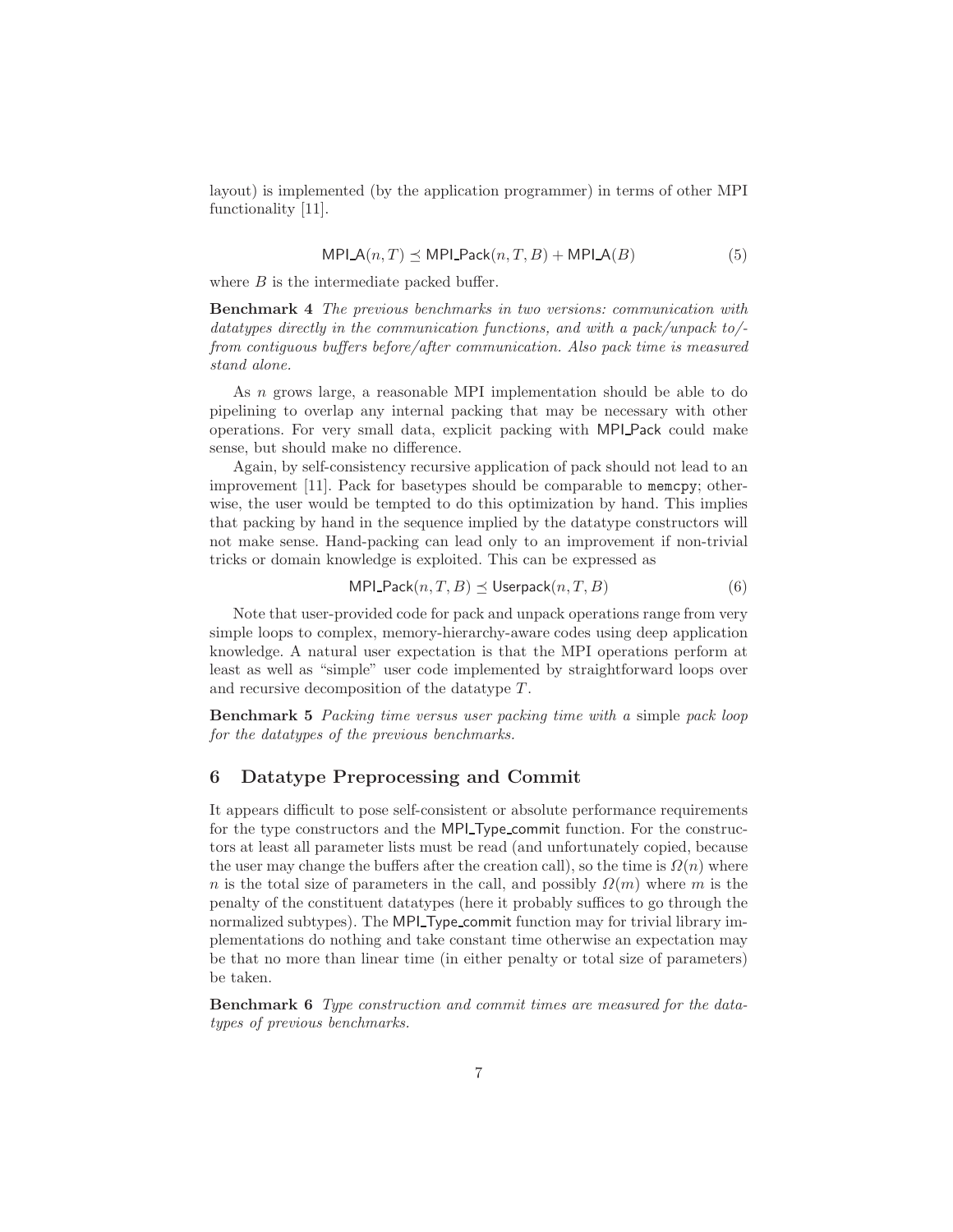| Library            |      |     |     | Phase User Contig Resized Vector BIdx Idx Struct |     |     |     |     |
|--------------------|------|-----|-----|--------------------------------------------------|-----|-----|-----|-----|
| MPICH <sub>2</sub> | Pack | 74  | 65  | 65                                               | 65  | 94  | 180 | 262 |
| MPICH <sub>2</sub> | Send | 486 | 459 | 463                                              | 544 | 480 | 460 | 457 |
| Open MPI           | Pack | 74  | 66  | 66                                               | 66  | 375 | 370 | 279 |
| Open MPI           | Send | 428 | 428 | 428                                              | 428 | 428 | 428 | 428 |
| BG/P               | Pack | 386 | 148 | 148                                              | 409 | 149 | 149 | 149 |
| BG/P               | Send | 238 | 238 | 238                                              | 238 | 238 | 238 | 238 |
| POE                | Pack | 224 | 195 | 196                                              | 196 | 195 | 197 | 198 |
| POE                | Send | 368 | 362 | 363                                              | 362 | 351 | 361 | 373 |

Table 1. Results for Stride-1 in  $\mu s$ ,  $n = 32768$ . Bold entries indicate violation of a performance guideline.

# 7 Initial Experimental Results

We have implemented a first datatype expectation benchmark program incorporating some of Benchmarks 1-6. The benchmark creates datatypes for describing strided layouts of single basetype elements by means of the five basic constructors. A basic experiment compares the performance with a ping-pong benchmark. Likewise, packing by MPI Pack can be performed. The benchmark also measures the construction time and the commit time.

We here present some of the benchmark results for communicating  $n$  MPI $-$ DOUBLE values with stride 1 (contiguous) and stride 16 (vector) for different MPI implementations communicating in shared memory . We used Open MPI 1.4.3 and MPICH2 1.3.2p1 on a 1GHz Quad Core Opteron 270 HE system at Indiana University, IBM's BG/P MPI on Intrepid at Argonne National Laboratory, and POE MPI 5.1 on a 16 core POWER5+ system at the University of Illinois at Urbana-Champaign (we also have results for POE on POWER7 under Linux; they are qualitatively similar to the POWER5+ results and are omitted).

We compare a simple pack loop (User) with types constructed with MPI-Type contiguous (Contig, only stride 1), MPI Type create resized (Resized, the extent of the type is used to generate the correct stride),  $MPI$  Type vector (Vector), MPI Type indexed block (BIdx), MPI Type indexed (Idx), and MPI Type struct (Struct). The combination Send/User means that the data is sent directly from the user buffer (this is only possible in the contiguous stride-1 case).

Table 1 shows the results for different specifications of stride-1 data access. This can be considered the simplest case (a Benchmark 0), and provides both a basis for comparing non-unit strides in Table 2 and for identifying which datatypes the MPI implementation simplifies to a more efficient internal representation. Our experiments show that, for stride-1 data, MPI Pack is generally faster than a pack loop. We also observed that sending datatypes directly was generally faster than combining packing and sending manually. Our results show that almost all libraries fail to detect the contiguous data pattern reliably. Bold entries in Table 1 show where the self-consistency requirements are violated because the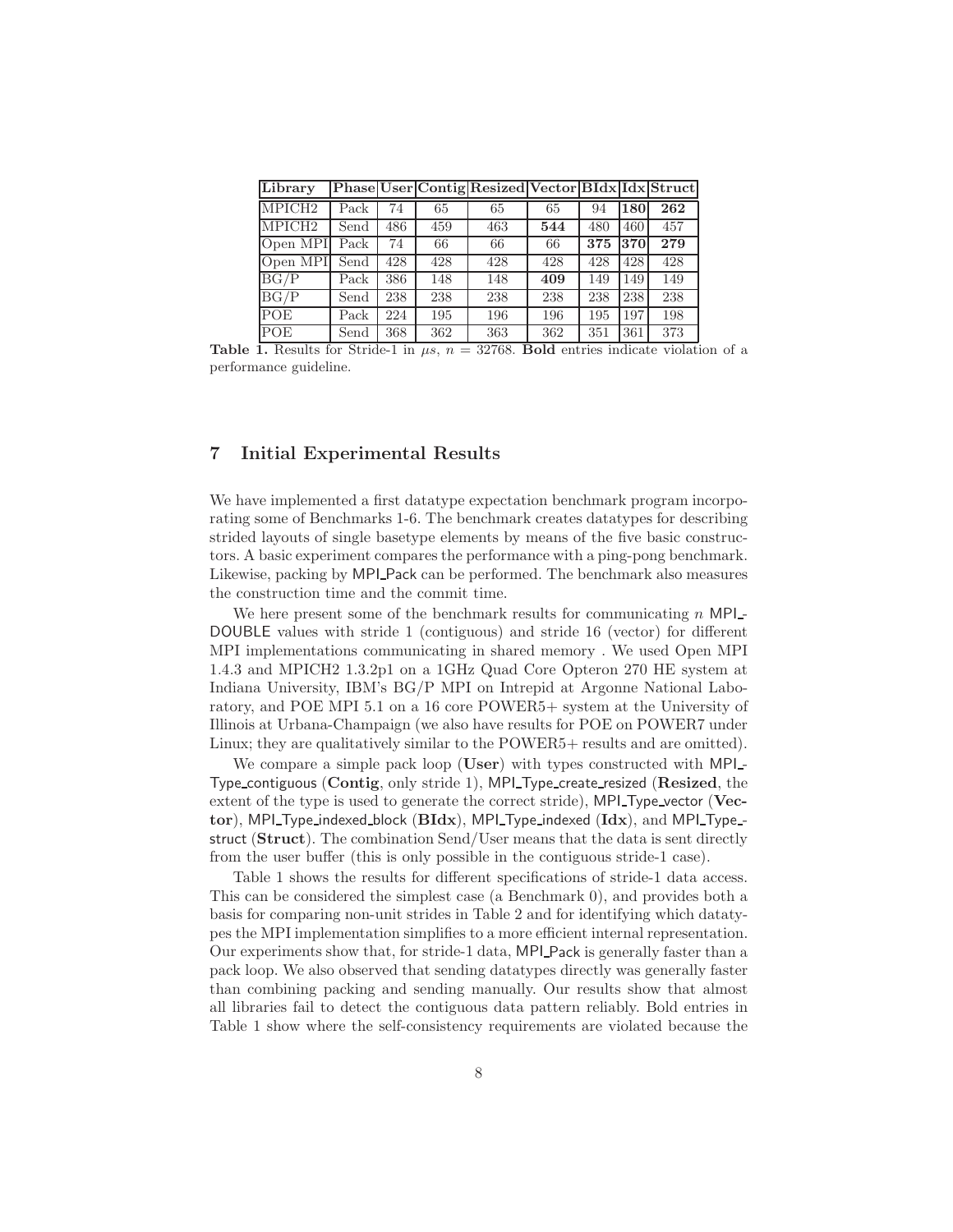| Library            |      |           | Phase User Resized Vector BIdx Idx Struct |      |           |     |                  |
|--------------------|------|-----------|-------------------------------------------|------|-----------|-----|------------------|
| MPICH <sub>2</sub> | Pack | 592       | 1035                                      | 1034 | 843       | 704 | 797              |
| MPICH <sub>2</sub> | Send | $\omega$  | 2917                                      | 3045 | 3015 3013 |     | 3036             |
| Open MPI           | Pack | 600       | 1494                                      | 1490 | 2773 2769 |     | $\frac{2717}{ }$ |
| Open MPI           | Send | $\bar{a}$ | 3086                                      | 3060 | 5281 5279 |     | 5269             |
| BG/P               | Pack | 2049      | 2116                                      | 2115 | 2218 2292 |     | 2368             |
| BG/P               | Send | $\sim$    | 6402                                      | 6402 | 6414 6414 |     | 6412             |
| POE                | Pack | 563       | 631                                       | 623  | 2056 2064 |     | 2072             |
| POE                | Send | $\sim$    | 1658                                      | 1694 | 6203 6263 |     | 6296             |

Table 2. Results for Stride-16 in  $\mu s$ ,  $n = 32768$ . Bold entries indicate violation of a performance guideline.

requirement of Equation (3) is not met. Note that these timing results have some uncertainty and small differences are not significant.

Table 2 shows the results for different specifications of stride-16 data access. Our experiments show that, for stride-16 data, MPI Pack is often slower than a pack loop. One notable exception is MPICH2 where the pack performance is slightly better. We also observed that sending datatypes directly was generally faster than combining packing and sending manually. Our results show that almost all libraries fail to detect the vector pattern reliably. Bold entries in Table 2 show where the self-consistency requirements are violated because the requirement of Equation (3) is not met.

## 8 Conclusion

By identifying self-consistently motivated performance guidelines and performance expectations for the MPI derived datatype mechanism first steps were taken toward a benchmark for testing aspects of datatype performance. The datatype normalization problem was formalized in terms of penalties, and we conjecture that this problem is NP-hard. This limits the amount of type normalization that an MPI library can be expected to do, and therefore the user still needs to be careful how data layouts are described. Our experiments on a selection of platforms and MPI libraries showed unpleasant performance surprises, indicating for instance that very little type normalization is performed, even for cases where this would be trivially possible. The experiments also clearly showed large performance differences depending on the way a given layout is described, thus more normalization could well make sense in MPI implementations.

#### Acknowledgments

This work was supported in part by the Office of Advanced Scientific Computing Research, Office of Science, U.S. Department of Energy, under contract DE-AC02- 06CH11357 and DE-FG02-08ER25835, and by the Blue Waters sustained-petascale